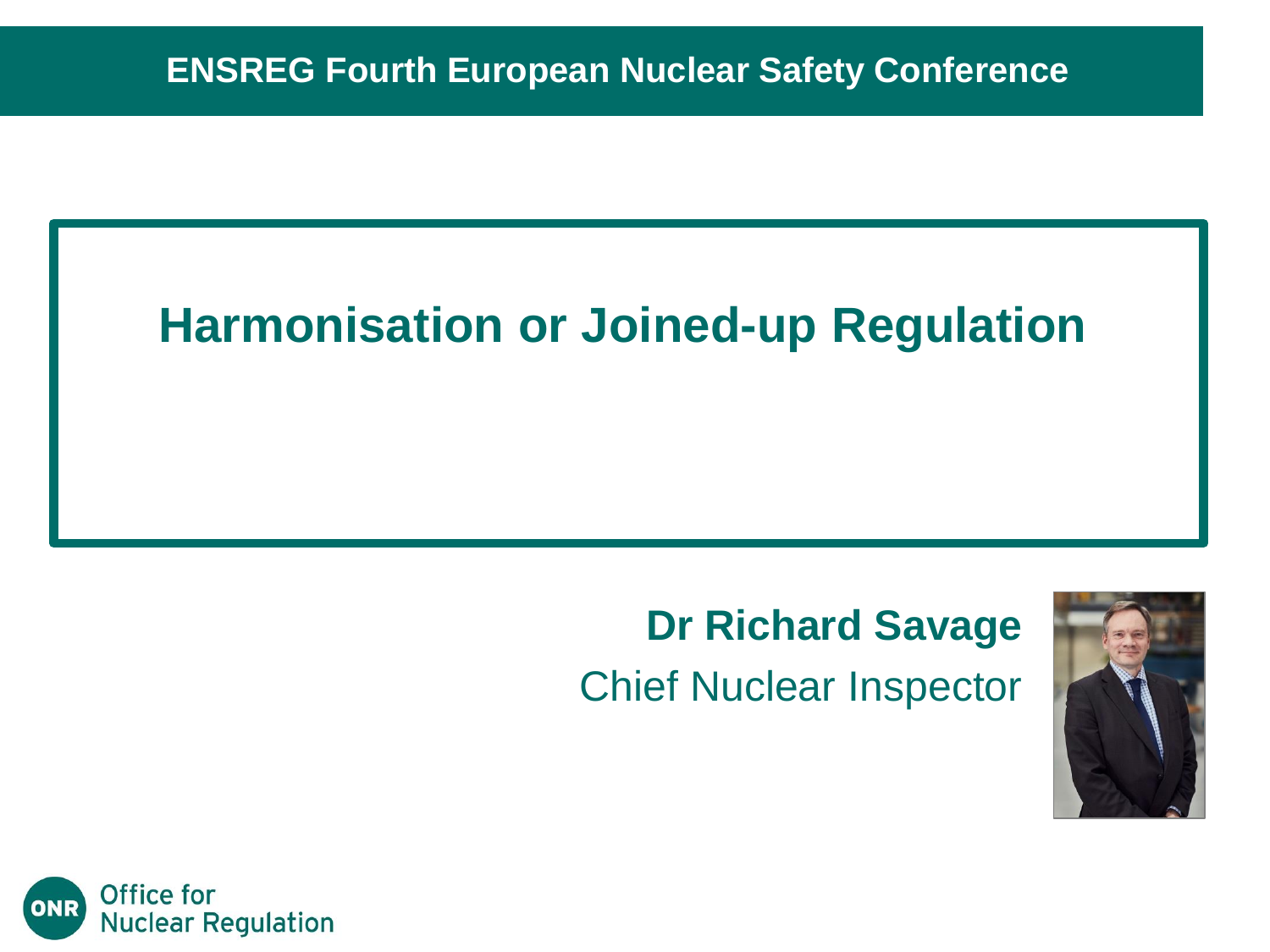### Global Nuclear Industry – National Regulation

- UK nuclear renaissance increasing emphasis on the importance of regulatory process, including licensing.
- Globally 60 reactors currently under construction and more planned
- Global industry, global supply chain sovereign or national regulation
- Opportunities:
	- harmonise;
	- join-up;
	- give/take assurance

Office for **Nuclear Regulation**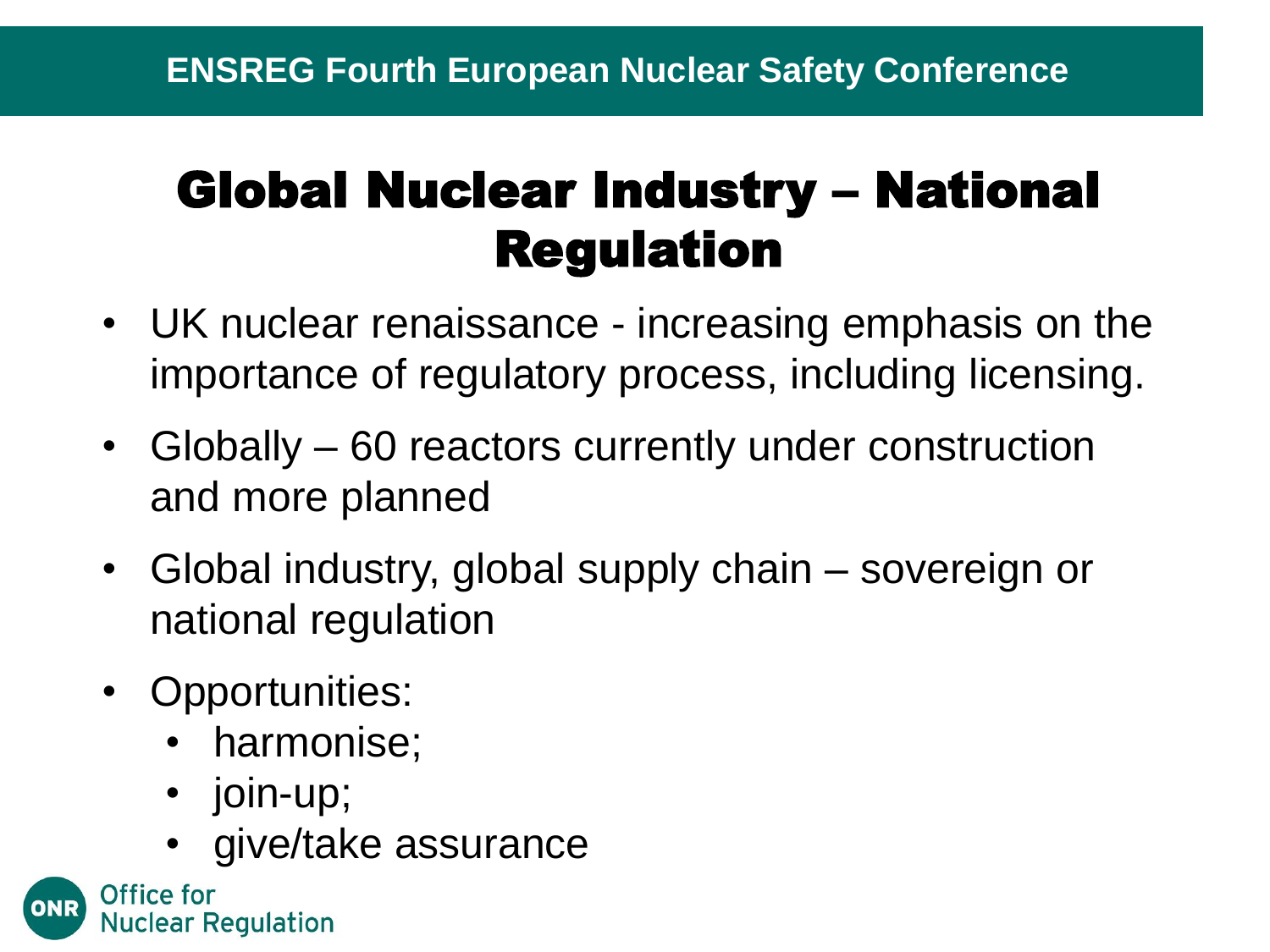#### **ENSREG Fourth European Nuclear Safety Conference**

### Hinkley Point C Construction







*Images courtesy of EDF Energy*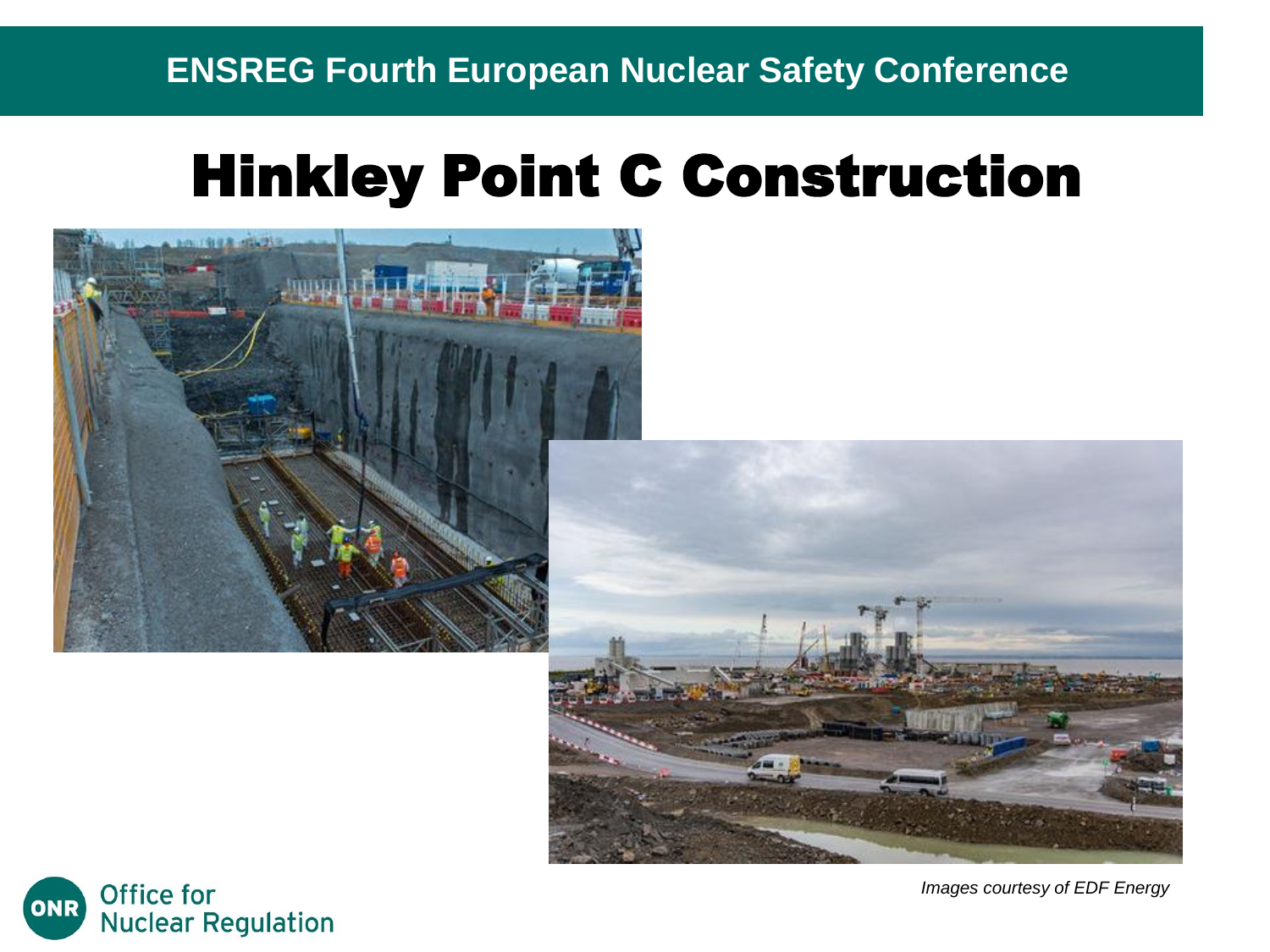# Why be more joined-up?

- Public confidence is key what would the public expect?
- Joined-up approaches can:
	- Enhance efficiency
	- Underpin public confidence
	- Avoid unnecessary regulatory burden
- Maximise extensive experience across member states
- Be progressive, confident and agile to address challenges

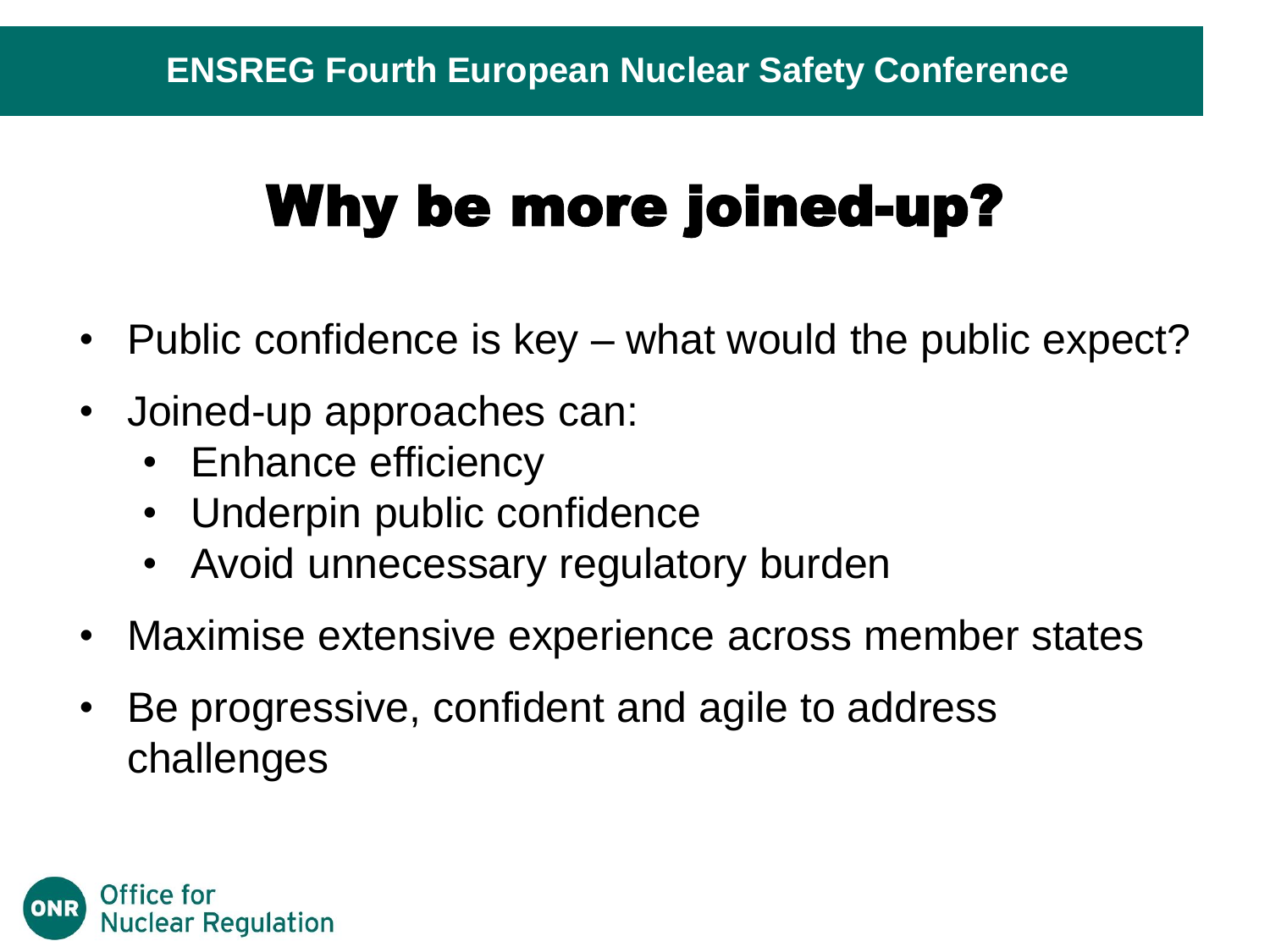# Regulators Working Together

- Generic Design Assessment: ONR & EA conduct joinedup assessment – co-ordinated but separate decisions
- Take credit for assurance provided by other recognised regulators
- Extend and share assessments to a much wider range of safety systems for power reactors

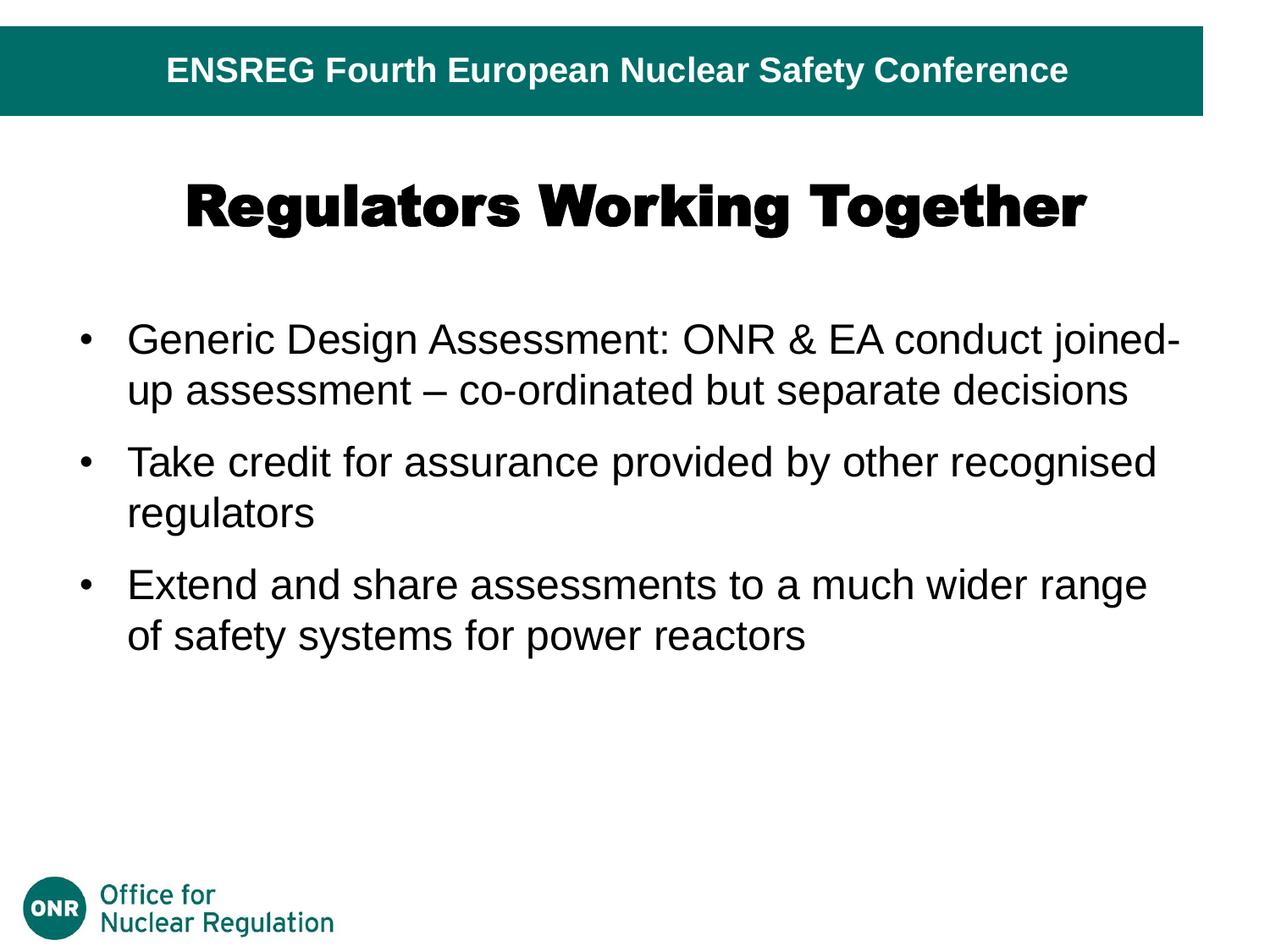A constructive approach with dutyholders and other relevant stakeholders to enable delivery against clear and prioritised safety & security outcomes



#### Enabling Approach **Nuclear Regulation**

Office for

ONR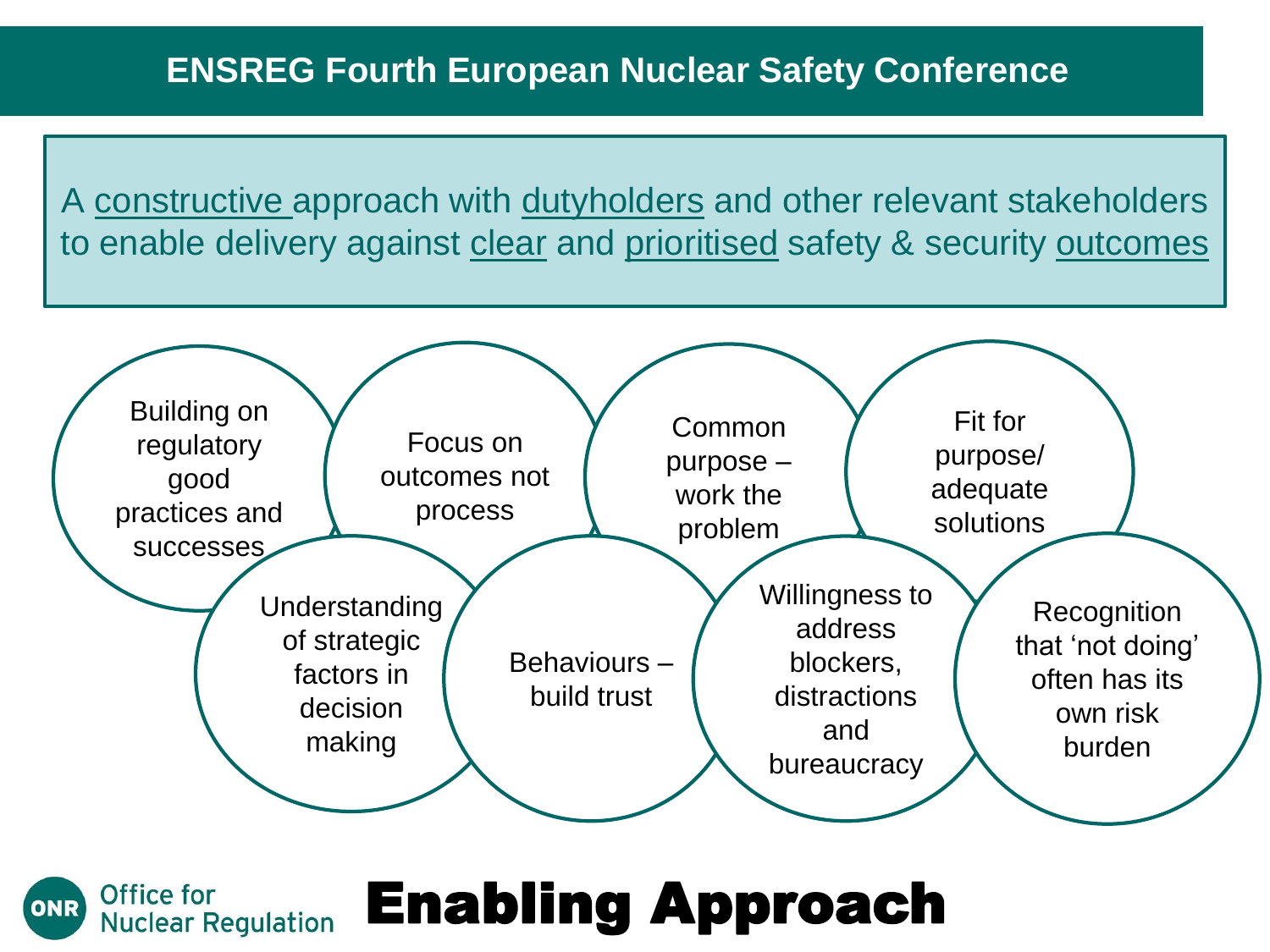# Our challenge

- Can we make better use of design assessments carried out by other national regulators?
- Can we take credit for the work by other national regulators and avoid repeat work?
- Is there a need to build greater trust between national regulatory organisations?
- Can we leverage our limited technical and financial resources in a more efficient and effective manner?